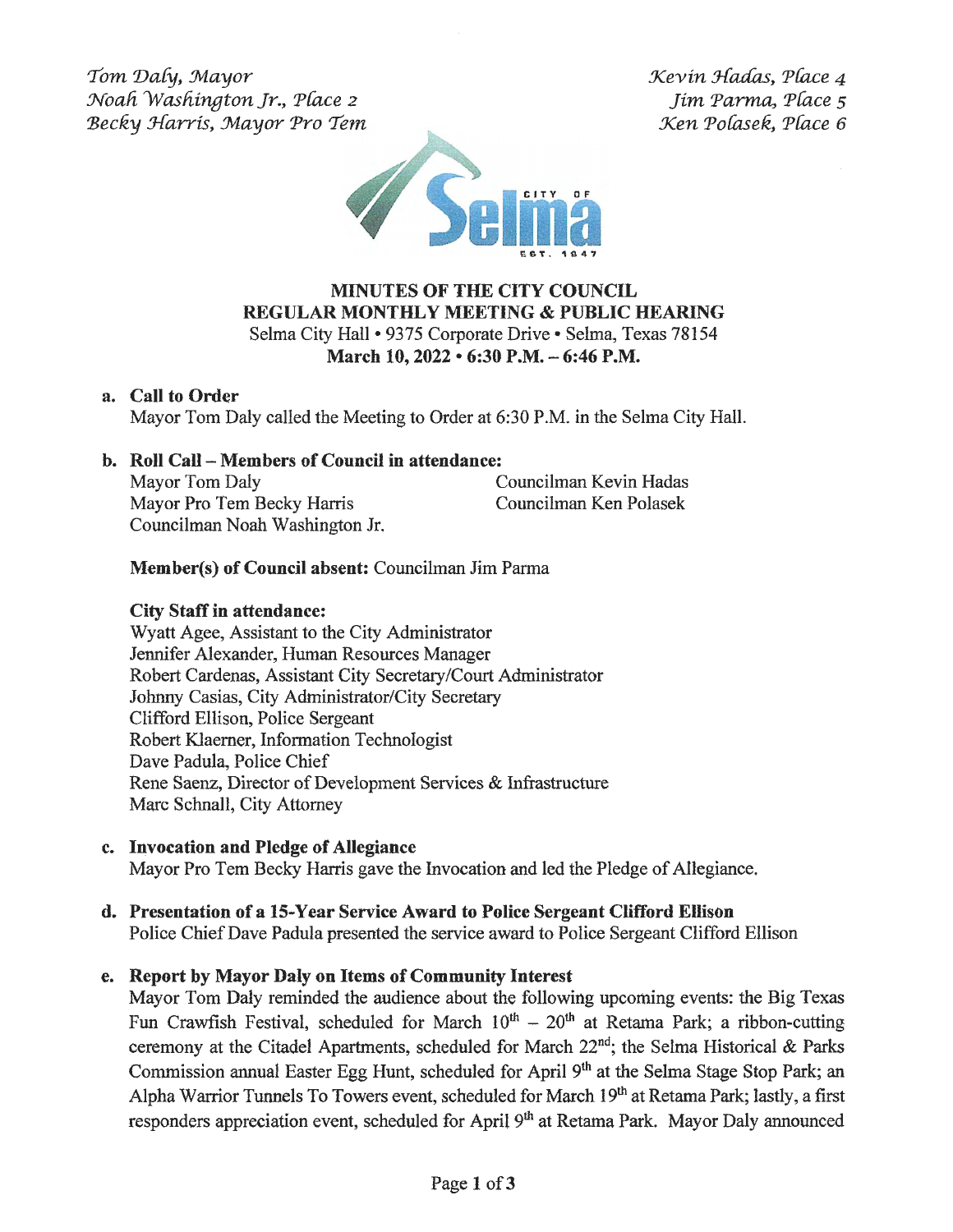that two new businesses, Ulta and Sketchers, are coming to the Forum Mall. Mayor Daly was pleased to announce that University Health System recently closed on a 42.50-acre lot in Selma, the site for a new Hospital. Lastly, Mayor Daly recognized Amy Hadas, Councilman Hadas' wife; for receiving a Judson Independent School District award at Olympia Hills Elementary.

#### **Citizens to be Heard**

Mayor Tom Daly called upon the individuals who signed up to speak. First, Maggie Titterington, President of The Chamber, provided a Selma Visitor Center update and an analytics update for the website. Next, the following individuals introduced themselves as The Chamber Leadership Core participants: Sharon Medellin, 8243 Coppersgate, Converse, Texas; Jessica Davis, 203 Wright Ave., Schertz, Texas; and Patrick Carreon, 176 Landa Street, New Braunfels, Texas.

1. **Discussion/Possible Action on the Minutes of the Selma City Council Meeting and Public Hearing of February 10, 2022.** 

Mayor Pro Tem Becky Harris made a motion to approve the Minutes of the Selma City Council Meeting of February 10, 2022. Councilman Noah Washington Jr. seconded the motion. All members present voted in favor of the motion.

- 2. **Discussion/Possible Action on Ordinance Number 031022-01, an Ordinance declaring unopposed candidates** in **the May 7, 2022 General City Election, elected to office; cancelling the General Election; providing a severability clause; and providing an effective date.**  Councilman Ken Polasek made a motion to approve Ordinance Number 031022-01, as presented. Councilman Kevin Hadas seconded the motion. All members present voted in favor of the motion.
- 3. **Discussion/Possible Action on Ordinance Number 031022-02, an Ordinance amending**  Section 2-117 of Division 5 of Article III of Chapter 2 of the Code of Ordinances of the City **of Selma, Texas, regarding expenditures by the Selma Historical and Parks Commission.**  Councilman Ken Polasek made a motion to approve Ordinance Number 031022-02, as presented. Councilman Kevin Hadas seconded the motion. All members present voted in favor of the motion.
- 4. **Discussion/Possible Action on Resolution Number 031022-01, a Resolution electing to continue to participate in tax abatement agreements and renewing amended guidelines and criteria for granting tax abatements in designated tax abatement reinvestment zones.**  Councilman Kevin Hadas made a motion to pass Resolution Number 031022-01, as presented. Mayor Pro Tern Becky Harris seconded the motion. All members present voted in favor of the motion.
- **5. Discussion/Possible Action on Resolution Number 031022~02, a Resolution electing to participate in economic development incentive agreements for sales tax rebates to promote economic development and adopting amended and restated guidelines and criteria for granting sales tax rebates to promote economic development** in **designated tax rebate reinvestment zones.**

Councilman Noah Washington Jr. made a motion to pass Resolution Number 031022~02, as presented. Mayor Pro Tern Becky Harris seconded the motion. All members present voted in favor of the motion.